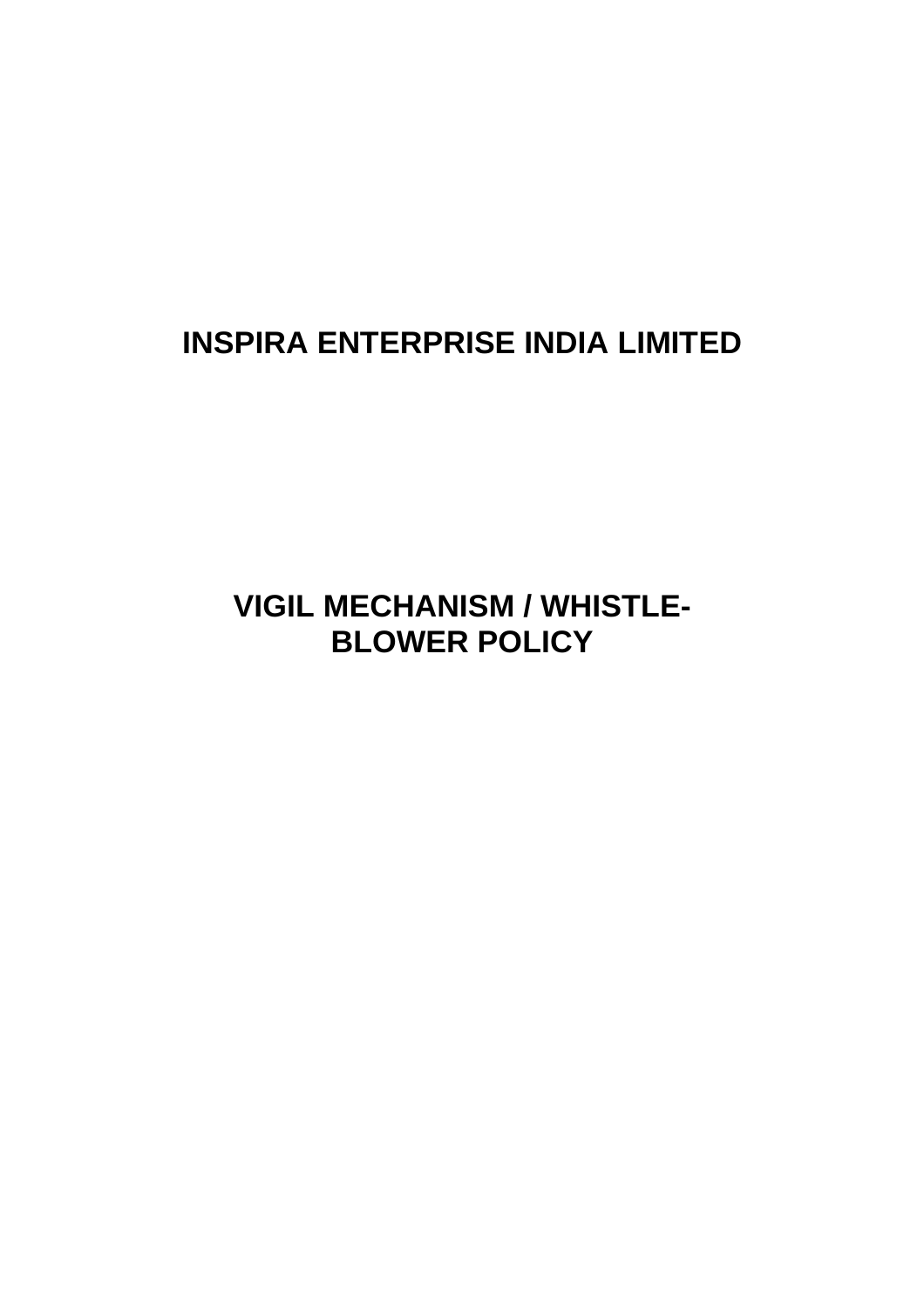#### **VIGIL MECHANISM / WHISTLEBLOWER POLICY**

## **1. INTRODUCTION:**

- 1.1 Section 177 of the Companies Act, 2013 requires every listed company and such class or classes of companies, as may be prescribed to establish a vigil mechanism for the directors and employees to report genuine concerns in such manner as may be prescribed.
- 1.2 Regulation 22 of the Securities and Exchange Board of India (Listing Obligations and Disclosure Requirements) Regulations, 2015 ("SEBI Listing Regulations") inter alia, provides all listed companies to establish a Vigil Mechanism for directors and employees to report genuine concerns.
- 1.3 Regulation 9A (6) of the Securities and Exchange Board of India (Prohibition of Insider Trading Regulations), 2015 ("Insider Trading Regulations") requires that every listed company establishes a Whistle Blower Policy for the purposes of reporting instances of leak of unpublished price sensitive information.
- 1.4 The Policy provides an avenue for directors and employee(s) to raise their concerns that could have grave impact on the operations, performance, value and the reputation of the Company and it also empowers the Audit Committee of the Board of Directors to investigate the concerns raised.
- 1.5 This Policy is being adopted by the Company to comply with the applicable rules and regulations of the Companies Act, 2013 and SEBI Listing Regulations.

## **2. OBJECTIVE**

- 2.1 Inspira Enterprise India Limited (hereafter referred to as **"the Company"**) is committed to comply with various applicable laws, satisfying the Company's code of conduct and ethics, and particularly to assure that the business is conducted with integrity and that the Company's financial information is accurate. The Company is committed to adhere to the highest standards of ethical, moral and legal conduct of business operations. If potential violation(s) of the Company's policies or applicable laws are not recognized and addressed promptly, both the Company and the persons working for or with the Company can face governmental investigation, prosecution, fines, and other penalties that can be a costly affair and which may adversely impact the reputation of the Company.
- 2.2 Consequentially, and to promote the highest ethical standards, the Company is committed to maintain an ethical workplace that facilitates the reporting of potential violations of the Company's policies and the applicable laws. To maintain these standards, the Company encourages its employees who have concern(s) about any actual or potential violation of the legal & regulatory requirements, incorrect or misrepresentation of any financial statements and reports, etc. any claim of theft or fraud, and any claim of retaliation for providing information to or otherwise assisting the Audit Committee, to come forward and express his/her concern(s) without fear of punishment or unfair treatment.
- 2.3 This Policy aims to provide an avenue for directors and employee(s) to raise their concerns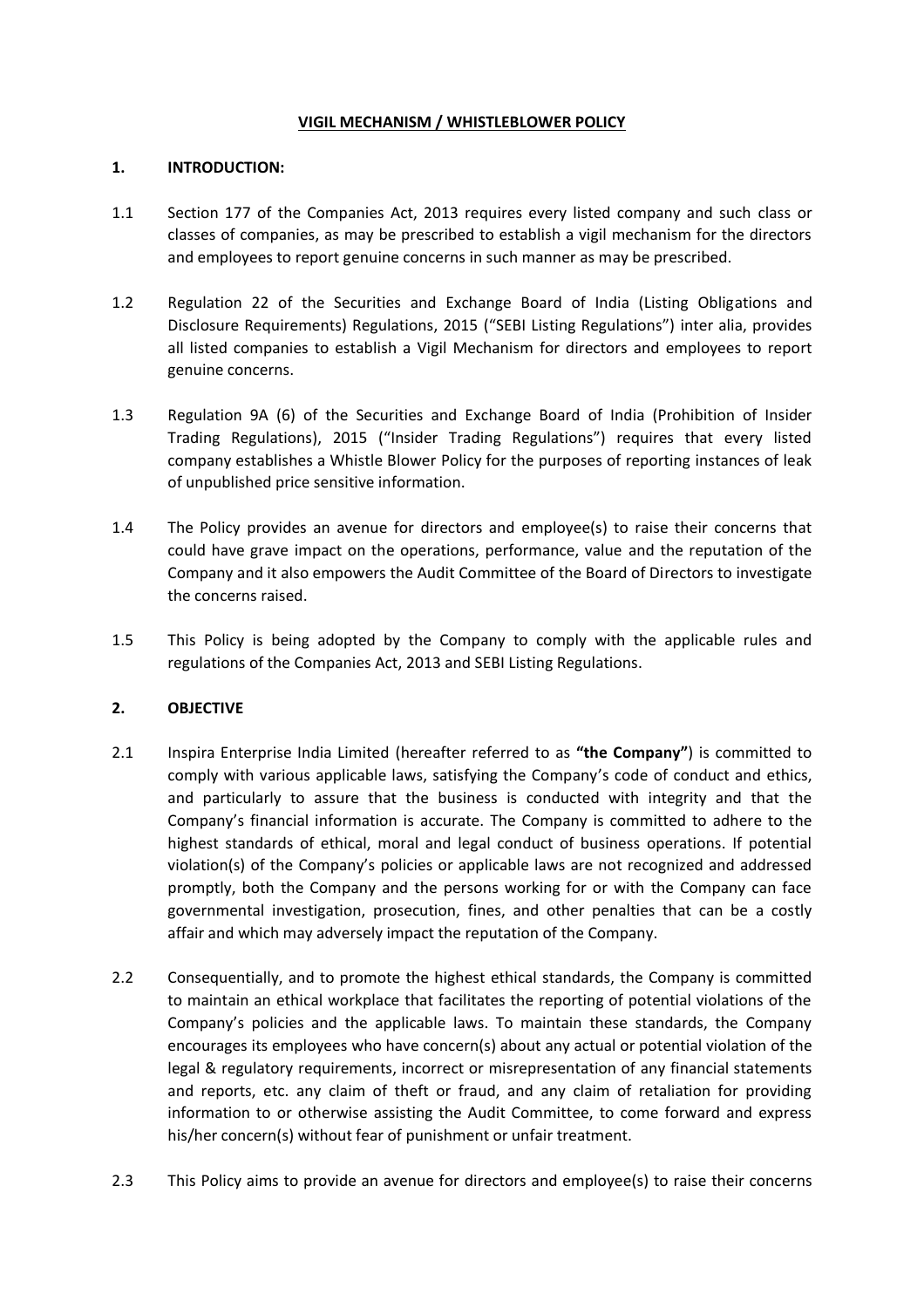that could have grave impact on the operations, performance, value and the reputation of the Company and it also empowers the Audit Committee of the Board of Directors to investigate the concerns raised by the employees.

- 2.4 This Policy should not be used in place of the Company grievance procedure or be used as a route for raising malicious or unfounded allegations against colleagues.
- 2.5 This Policy shall supersede the existing Vigil Mechanism / Whistle-blower Policy in toto.

## **3. DEFINITIONS**

- 3.1 **"Alleged Wrongful Conduct"** means violation of applicable laws or of Company's code of conduct or ethic policies, mismanagement of money, actual or suspected fraud, substantial and specific danger to public health and safety or abuse of authority or any illegal act(s).
- 3.2 **"Audit Committee" or "Committee"** means, the committee of the Board of Directors of the Company constituted under Section 177 of the Companies Act, 2013 and the rules made thereunder which shall include any modification or amendment thereof.
- 3.3 **"Compliance Officer"** means the company secretary of the Company who may be designated as the Compliance Officer under SEBI (Listing Obligations and Disclosure Requirement) Regulations, 2015.
- 3.4 **"Disciplinary Action"** means, any action that can be taken on the completion of / during the investigation proceedings including but not limiting to a warning, imposition of fine, suspension from official duties or any such action as is deemed to be fit considering the gravity of the matter.
- 3.5 **"Employee**(**s**)**"** means employee(s) of the Company its subsidiary companies and associate companies (whether working in India or abroad)
- 3.6 **"Fact Finder"** shall mean, the person(s) or outside entity agency appointed by the chairperson of the Audit Committee to investigate a Protected Disclosure;
- 3.7 **"Good Faith"** means a director or an employee(s) shall be deemed to be communicating in 'good faith' if there is a reasonable basis for communication of unethical and improper practices or any other alleged wrongful conduct. Good faith shall be deemed lacking when the employee(s) does/ do not have personal knowledge of a factual basis for the communication or where the employee knew or reasonably should have known that the communication about the unethical and improper practices or alleged wrongful conduct is malicious, false or frivolous.
- 3.8 **"Protected Disclosure"** means, a concern(s) raised by a written communication made in good faith that discloses or demonstrates information that may evidence improper practice. Protected Disclosures should be factual and not speculative in nature.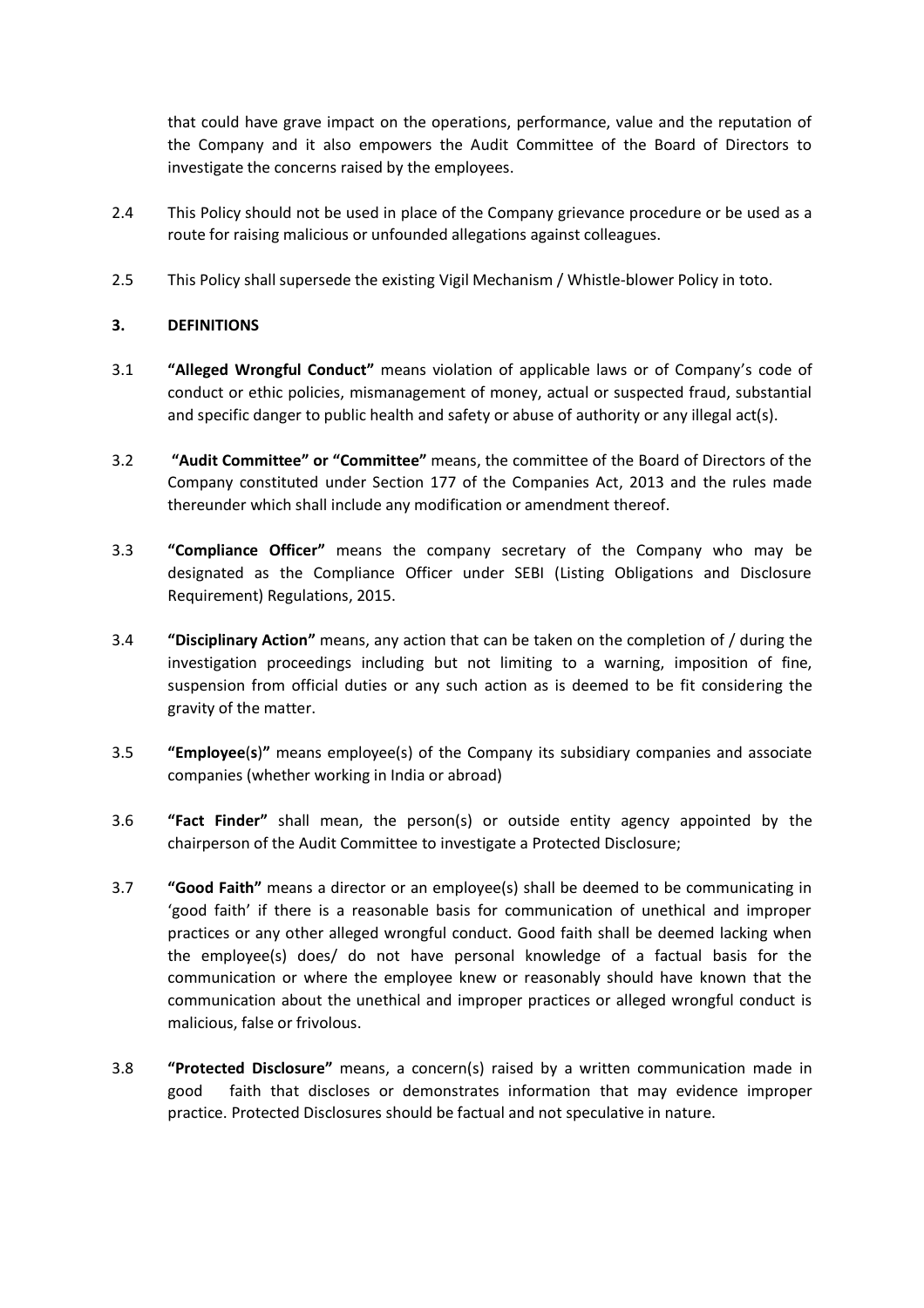- 3.9 **"Subject"** means, a person or group of persons against or in relation to whom a Protected Disclosure is made or evidence gathered during the course of an investigation under this Policy.
- 3.10 **"Managerial Personnel / Managers"** shall include all employees at the level of manager and above, who have the authority to make or influence significant employment decisions.

## 3.11 **"Policy or "This Policy" means, the "Whistle-blower Policy."**

- 3.12 **"Unethical and Improper Practices"** include
	- i. Criminal offence (e.g. fraud, corruption or theft) committed/ likely to be committed;
	- ii. Failure to comply with law / legal/ regulatory obligations;
	- iii. Company funds used in an unauthorised manner;
	- iv. Sexual or physical abuse / harassment of a member of staff, service recipient or service provider;
	- v. Discrimination against a member of staff, service recipient or service provider on grounds of sex, caste, religion or disability;
	- vi. Actions which endanger the health or safety of employees or the public;
- vii. Any other form of improper action or misconduct;
- viii. Information relating to any of the above deliberately concealed or attempts being made to conceal the same;
- ix. An act which does not conform to 'approve standard' of social and professional behaviour;
- x. An act which leads to unethical business practices;
- xi. Breach of etiquette or morally offensive behaviour;
- xii. Misrepresentation of financial information, that may lead to incorrect financial reporting;
- xiii. Practices not in line with the applicable Company's policy;
- xiv. Financial irregularities of any nature;
- xv. Breach of Information Security Policy of the company r. Breach of any Staff Policies
- xvi. Manipulation of company data / records
- xvii. Non-financial significant favours, gifts beyond the defined guidelines
- xviii. Unethical business practices like bribery taken / given
- xix. Breach of Code of Conduct
- xx. Leakage of published price sensitive information
- 3.13 **"Whistle-blower/ Complainant"** means an individual who discloses in good faith any unethical & improper practices or alleged wrongful conduct.

## **4. SCOPE**

4.1 The Policy is applicable to all the directors and employees (part time, full time and temporary employees) of the Company and its subsidiary companies and its associate companies under the Companies Act, 2013 and SEBI (Listing Obligations and Disclosure Requirement) Regulations, 2015, whether in India or out of India and any such persons as mentioned above are required to report to the Company any suspected violation of any law that applies to the Company and its subsidiary companies and its associate companies and any suspected violation of the Company's code / rules of conduct.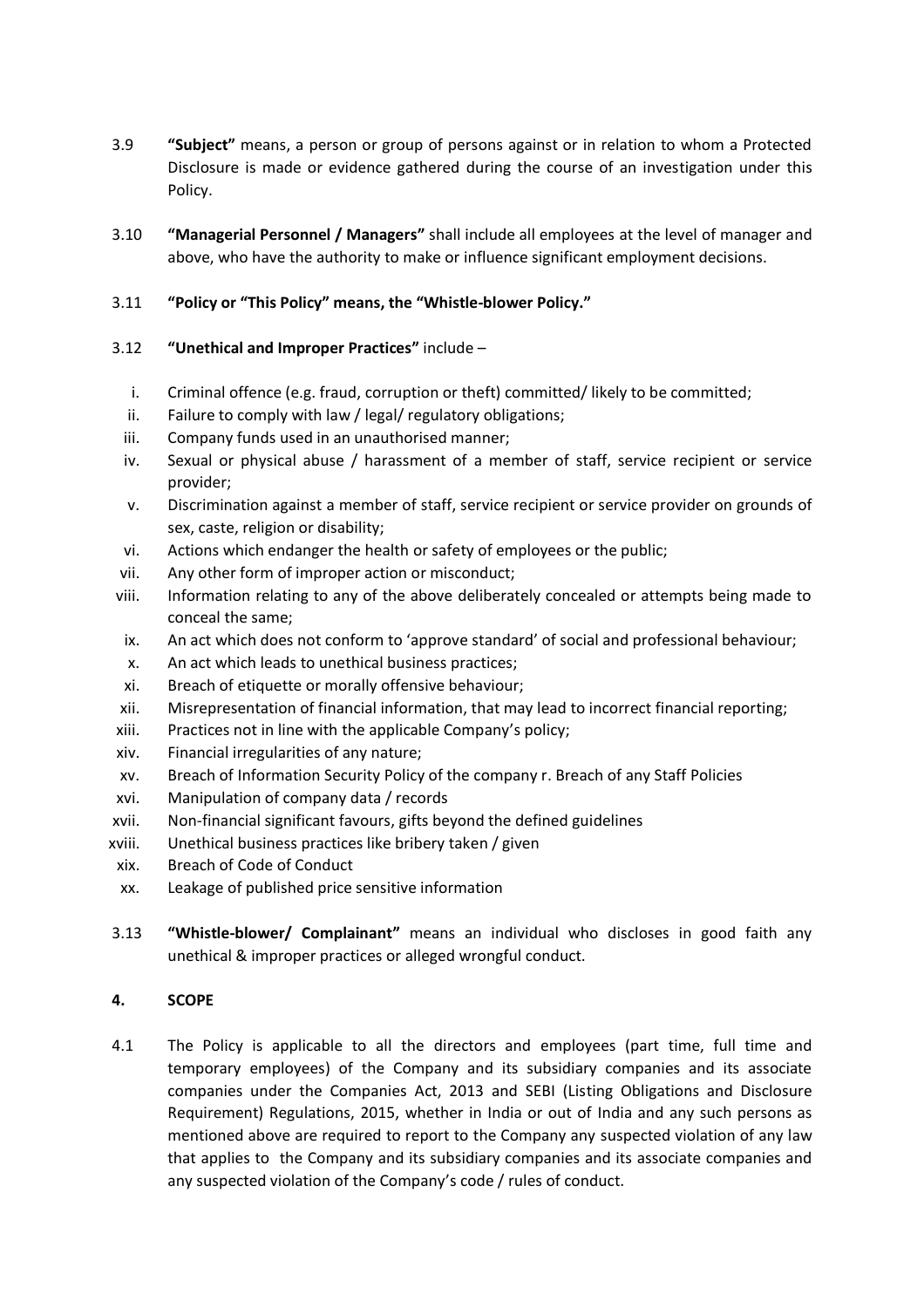## **5. SAFEGUARDS**

5.1 The Company shall ensure that no adverse action being taken or recommended against the Whistle blower / Complainant in retaliation to his disclosure of any unethical and improper practices or alleged wrongful conduct. This Policy protects such director(s) and employee(s) from unfair termination, harassment and unfair prejudicial employment practices. Any abuse of this protection will warrant disciplinary action.

## **6. DISQUALIFICATION**

- 6.1 While it will be ensured that genuine Whistle-blowers are accorded complete protection from any kind of unfair treatment as herein set out, this Policy does not protect director(s)/ employee(s) from disciplinary action arising out of deliberate false or bogus allegations made with mala fide intentions.
- 6.2 In the event, a whistle blower that makes three or more Protected Disclosures, which have been subsequently found to be mala fide, frivolous, baseless, malicious or reported otherwise than in good faith, will be disqualified from reporting further Protected Disclosures under the Policy. In respect of such Whistle-blower, the Company/ Audit Committee would reserve its right to take / recommend appropriate disciplinary action.
- 6.3 However, this Policy does not protect the Whistle-blower from an adverse action which occurs independent of his disclosure of unethical and improper practice or alleged wrongful conduct, poor job performance, any other disciplinary action, etc. unrelated to a disclosure made pursuant to this Policy.

## **7. GUIDING PRINCIPLES**

- 7.1 To ensure that this Policy is adhered to, and to assure that the concern will be acted upon seriously, the Company and the Audit Committee will:
- A. Ensure that the Whistle-blower and/or the person processing the Protected Disclosure are not victimized for doing so. But, this does not extend to immunity for involvement in the matters that are the subject of the allegations and investigation.
- B. Treat victimization as a serious matter, including initiating disciplinary action on such person/(s).
- C. Ensure confidentiality.
- D. Not attempt to conceal evidence of the Protected Disclosure.
- E. Take disciplinary action, if any one destroys or conceals evidence of the Protected Disclosure made/to be made.
- F. Provide an opportunity of being heard to the persons involved especially to the Subject.
- G. This Policy may not be used as a defence by an employee against whom an adverse action has been taken independent of any disclosure of intimation by him and for legitimate reasons or cause under the Company's rules and policies.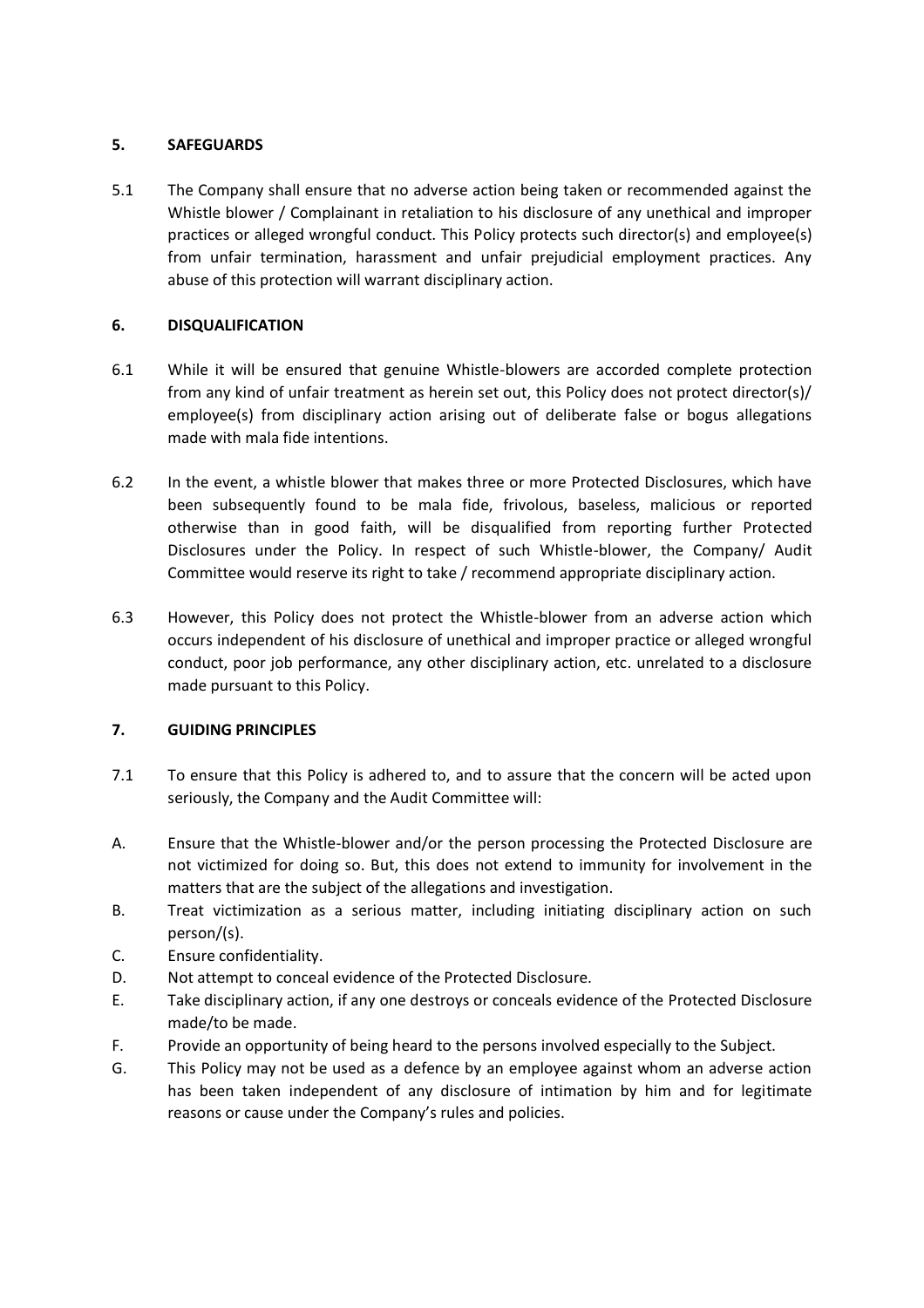## **8. ANONYMOUS DISCLOSURES**

- 8.1 An anonymous complaint, that is, any complaint or concern raised without any of the following information, viz. name, address and contact details of the complainant / person raising the concern, shall not be considered a valid Protected Disclosure, except where the Audit Committee treats it as a special case and decides to take it up under this Whistleblower Policy.
- 8.2 The Audit Committee shall record the reasons why it is treating such a complaint or concern as a special case.
- 8.3 The Audit Committee may decide to treat a complaint or concern as a special case based on the following:
- A. How serious and material the issue raised is;
- B. How credible the concern appears;
- C. How feasible it appears to corroborate the facts with attributable sources;
- D. Does the concern appear to have been in good faith; or
- E. Does the concern appear factual and not speculative in nature
- 8.4 A record of the anonymous complaints received shall be maintained along with the details of how they were received and dealt with.

#### **9. PROTECTION TO WHISTLE-BLOWER:**

- 9.1 If a Whistle-blower / complainant raises any concern under this Policy, he / she will not be at a risk of suffering any form of reprisal or retaliation. Retaliation includes discrimination, reprisal, harassment or vengeance in any manner, risk of losing her/ his job or suffer loss in any other manner like transfer, demotion, refusal of promotion, or the like including any direct or indirect use of authority to obstruct the Whistle-blower's right to continue to perform his/ her duties/ functions including making further Protected Disclosure, as a result of reporting under this Policy. The protection is available provided that:
- A. the communication/ disclosure is made in good faith;
- B. the Whistle-blower reasonably believes that information, and any allegations contained in it, are substantially true; and
- C. the Whistle-blower is not acting for any personal gain,
- 9.2 Anyone who abuses the procedure (for example by maliciously raising a concern knowing it to be untrue) will be subject to disciplinary action, as will anyone who victimizes a colleague by raising a concern through this procedure. If considered appropriate or necessary, suitable legal actions may also be taken against such individuals.
- 9.3 However, no action will be taken against anyone who makes an allegation in good faith, reasonably believing it to be true, even if the allegation is not subsequently confirmed by the investigation.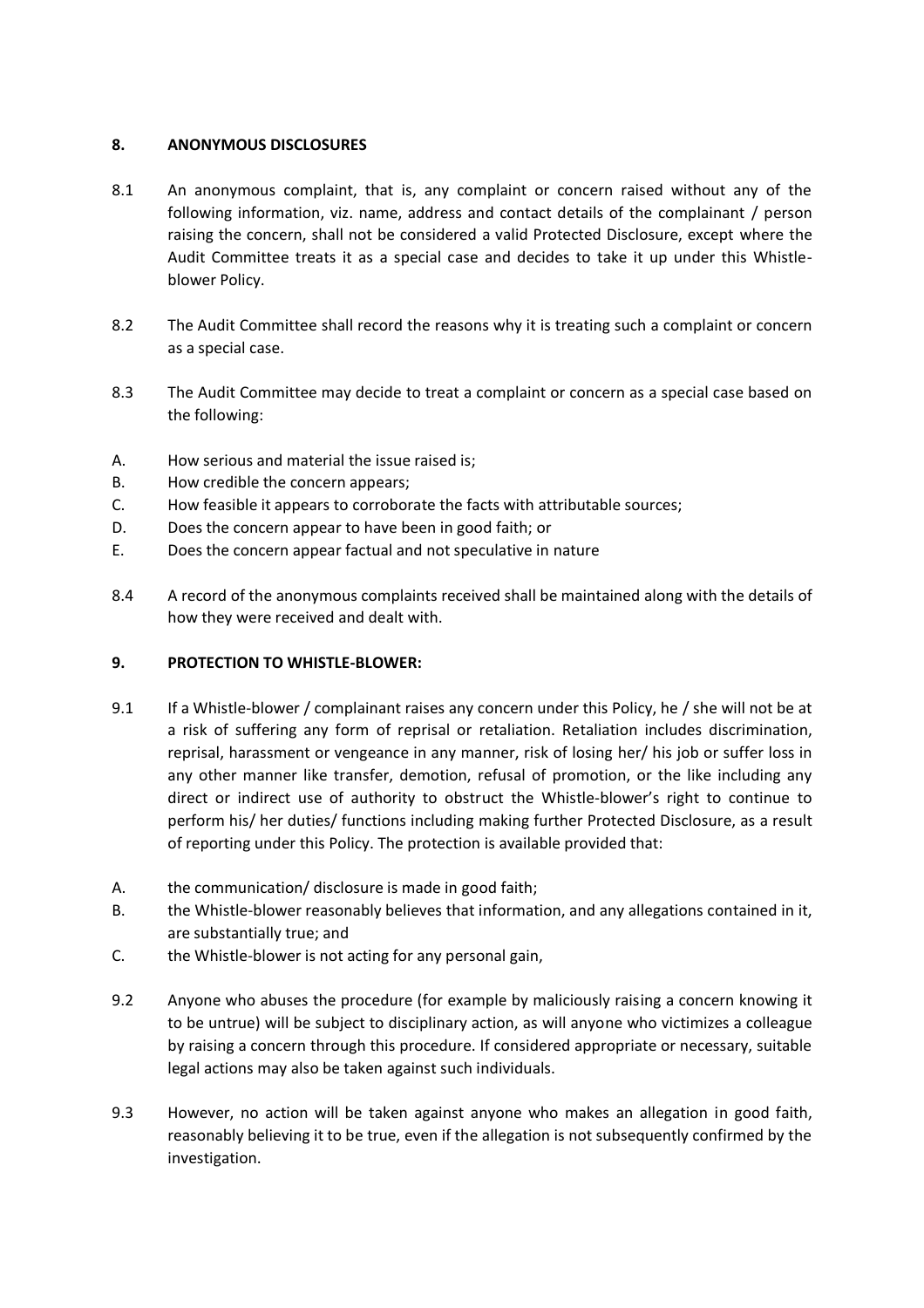- 9.4 The Company will not tolerate the harassment or victimization of anyone raising a genuine concern. As a matter of general deterrence, the Company may publicly inform employees of the penalty imposed and discipline of any person for misconduct arising from retaliation. Any investigation into allegations of potential misconduct will not influence or be influenced by any disciplinary or redundancy procedures already taking place concerning an employee reporting a matter under this Policy.
- 9.5 Any other Employee assisting in the said investigation shall also be protected to the same extent as the Whistle-blower.

## **10. DUTIES & RESPONSIBILITIES**

#### 10.1 **WHISTLE-BLOWER**

- A. Bring to attention of the Company any Improper Practice the Whistle-blower becomes aware of. Although the Whistle-blower is/ are not required to provide proof, the Whistleblower must have sufficient cause for concern,
- B. Follow the procedures prescribed in this Policy for making a Protected Disclosure,
- C. Co-operate with the investigating authorities,
- D. Maintain confidentiality of the subject matter of the disclosure and the identity of the persons involved in the alleged Improper Practice. It may forewarn the subject and important evidence is likely to be destroyed,

#### 10.2 **CHAIRPERSON OF AUDIT COMMITTEE AND AUDIT COMMITTEE/ FACT FINDER**

- A. Conduct the inquiry in a fair, unbiased manner;
- B. Ensure complete Fact-Finding,
- C. Maintain confidentiality,
- D. Decide on the outcome of the investigation, whether an Improper Practice has been committed and if so by whom,
- E. Recommend an appropriate course of action suggest disciplinary action, including dismissal, and preventive measures,
- F. Minute committee deliberations and document the final report.

#### 10.3 **COMPLIANCE OFFICER**

A. The Compliance Officer shall facilitate all assistance to the Audit Committee and its chairperson to conduct the investigation against any complaint under this Policy, will assist the Chairperson of the Audit Committee in holding any inquiry and in finalisation of the Fact Finder and in reporting to the Board of Directors of the Company for the reports under this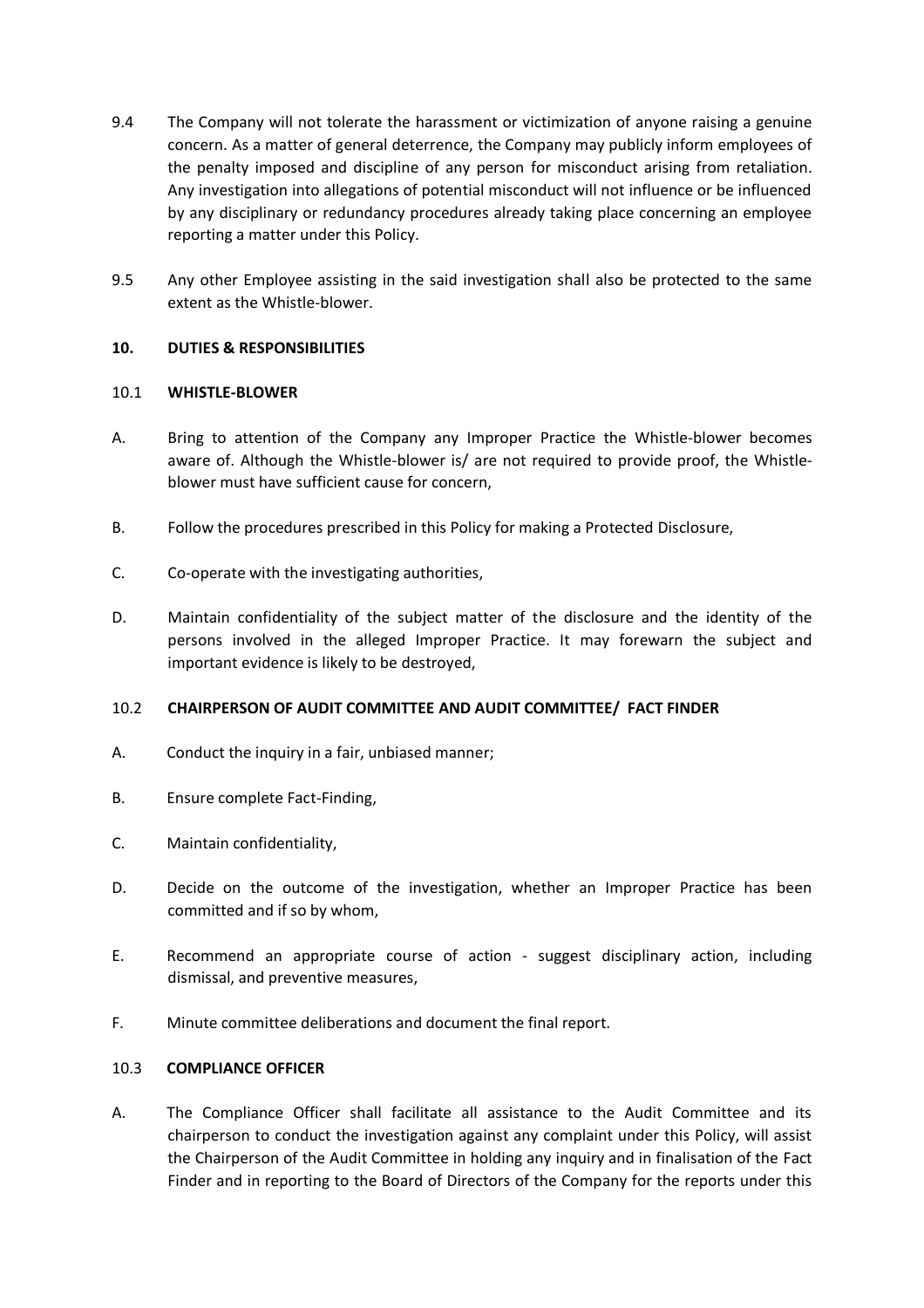Policy.

## **11. PROCEDURE FOR REPORTING & DEALING WITH DISCLOSURES**

## 11.1 **How should a Protected Disclosure be made and to whom?**

A. A Protected Disclosure and other communication should be made in writing by email addressed to the Chairperson of the Audit Committee / Compliance Officer in the following email-id: [investorrelationship@inspiraenterprise.com](mailto:investorrelationship@inspiraenterprise.com)

## 11.2 **Is there any specific format for submitting the Protected Disclosure?**

- A. While there is no specific format for submitting a Protected Disclosure, the following details must be mentioned:
- 1. Name, address and contact details of the Whistle-blower. (except in special cases referred to in clause 7)
- 2. Brief description of the Improper Practice, giving the names of those alleged to have committed or about to commit an Improper Practice. Specific details such as time and place of occurrence are also important.
- 3. In case of letters, the Protected Disclosure should be sealed in an envelope marked "Whistle-blower" and addressed to the Chairperson of Audit Committee.
- 4. In case of e-mail, the Protected Disclosure should be marked "Confidential" and the subject line should contain "Whistle-blower" and addressed to the Chairperson of Audit Committee.

#### 11.3 **What will happen after the Protected Disclosure is submitted?**

- A. The Chairperson of Audit Committee shall acknowledge the receipt of the Protected Disclosure as soon as practically possible (preferably within 07 days of receipt of a Protected Disclosure), where the Whistle-blower has provided his/her contact details.
- B. The Chairperson of the Audit Committee either himself or along with the Compliance Officer or by appointing a Fact Finder with the assistance of the Compliance Officer will proceed to determine whether the allegations (assuming them to be true only for the purpose of this determination) made in the Protected Disclosure constitute an Improper Practice by discussing with the other members of the Audit Committee. If the Chairperson of Audit Committee determines that the allegations do not constitute an Improper Practice, he/ she will record this finding with reasons and communicate the same to the Whistle-blower.
- C. An employee or a director who knowingly makes false allegations shall be subject to disciplinary action, up to and including termination of employment, removal from the office of directorship in accordance with Company rules, policies and procedures.
- D. In the event, if any member of the Committee has a conflict of interest in a given case, they will recuse themselves and the others on the Committee would deal with the matter on hand.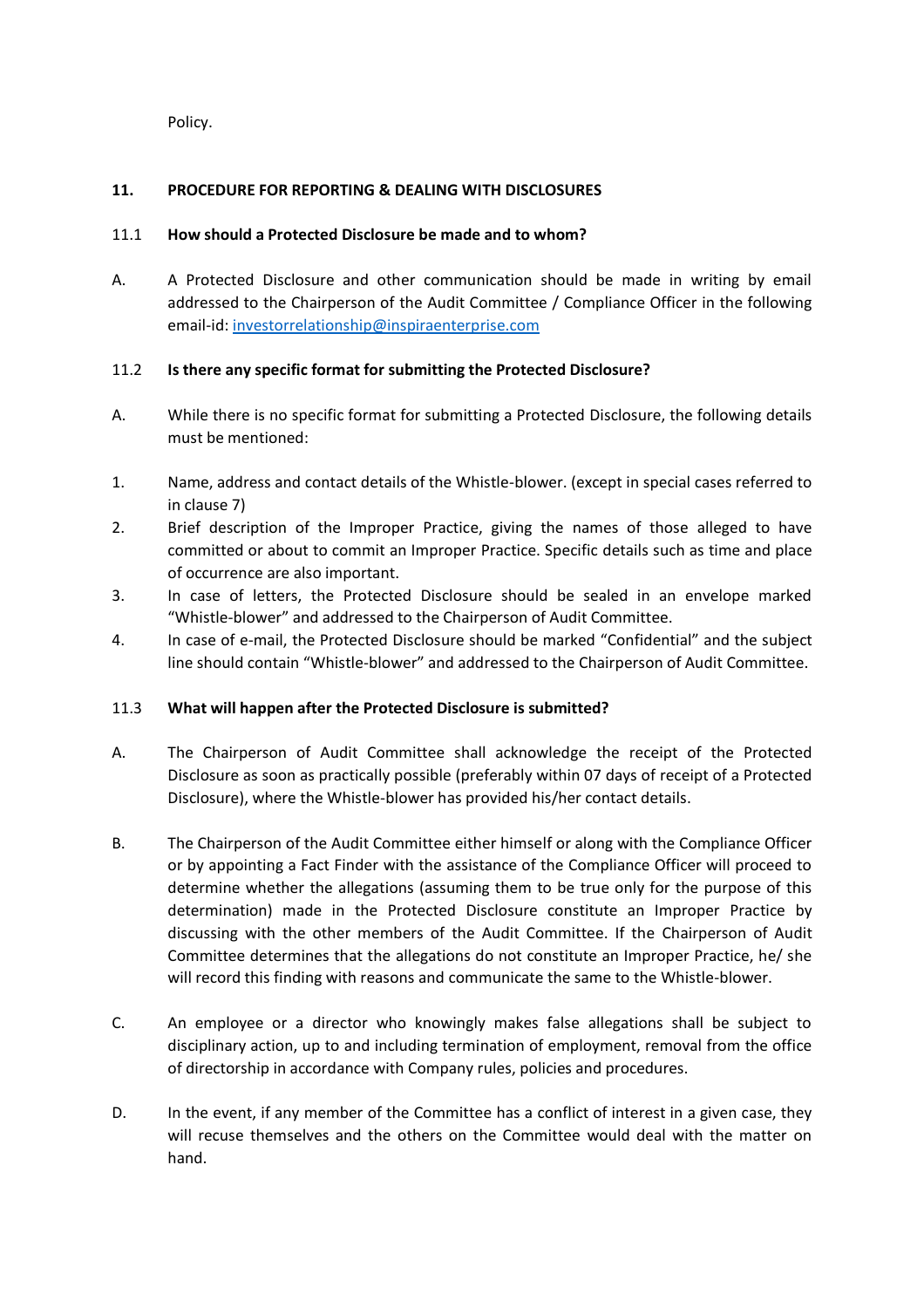- E. If the Chairperson of Audit Committee determines that the allegations constitute an Improper Practice, he / she will proceed to investigate the Protected Disclosure with the assistance of the Audit Committee, which may take the help from the Compliance Officer, internal auditor and a representative of the relevant division / department where the breach has occurred, as he / she deems necessary. If the alleged Improper Practice is required by law to be dealt with under any other mechanism, the Chairperson of Audit Committee shall refer the Protected Disclosure to the appropriate authority under such mandated mechanism and seek a report on the findings from such authority.
- F. The Subject will be informed of the allegations at the outset of a formal investigation and have opportunities for providing their inputs during the investigation. The Subject may be informed of the outcome of the inquiry/ investigation process.
- G. Subjects shall have the duty to Co-operate with the Audit Committee/ investigator to the extent that such co-operation will not compromise self-incrimination protection available under the applicable laws
- H. Subjects should not interfere with the investigation. Evidence should not be withheld or destroyed or tampered with and the witnesses shall not be influenced, coached, threatened or intimidate the subject
- I. The investigation may involve the study of documents and interviews with various individuals. Any person required to provide documents, access to systems and other information by the chairperson of Audit Committee or Audit Committee for the purpose of such investigation shall do so. Individuals with whom the chairperson of Audit Committee or Audit Committee requests an interview for the purposes of such investigation shall make themselves available for such interview at reasonable times and shall provide the necessary co-operation for such purpose.
- J. If the Improper Practice constitutes a criminal offence, the Audit Committee will bring it to the notice of the Executive Chairman and take appropriate action.
- K. The Audit Committee shall conduct such investigations in a timely manner and shall submit a written report containing the findings and recommendations to the Board of Directors as soon as practically possible and in any case, not later than 30 days from the date of receipt of the Protected Disclosure or such other additional time as may be required based on the circumstances of the case.

## 11.4 **What should a Whistle-blower do if he / she faces any retaliatory action or threats of retaliatory action as a result of making a Protected Disclosure?**

A. If a Whistle-blower faces any retaliatory action or threats of retaliatory action as a result of making a Protected Disclosure, he / she should inform the chairperson of Audit Committee in writing immediately. The chairperson of the Audit Committee will treat reports of such actions or threats as a separate Protected Disclosure and investigate the same accordingly and may also recommend appropriate steps to protect the Whistle-blower from exposure to such retaliatory action and ensure implementation of such steps for the Whistle-blower's protection.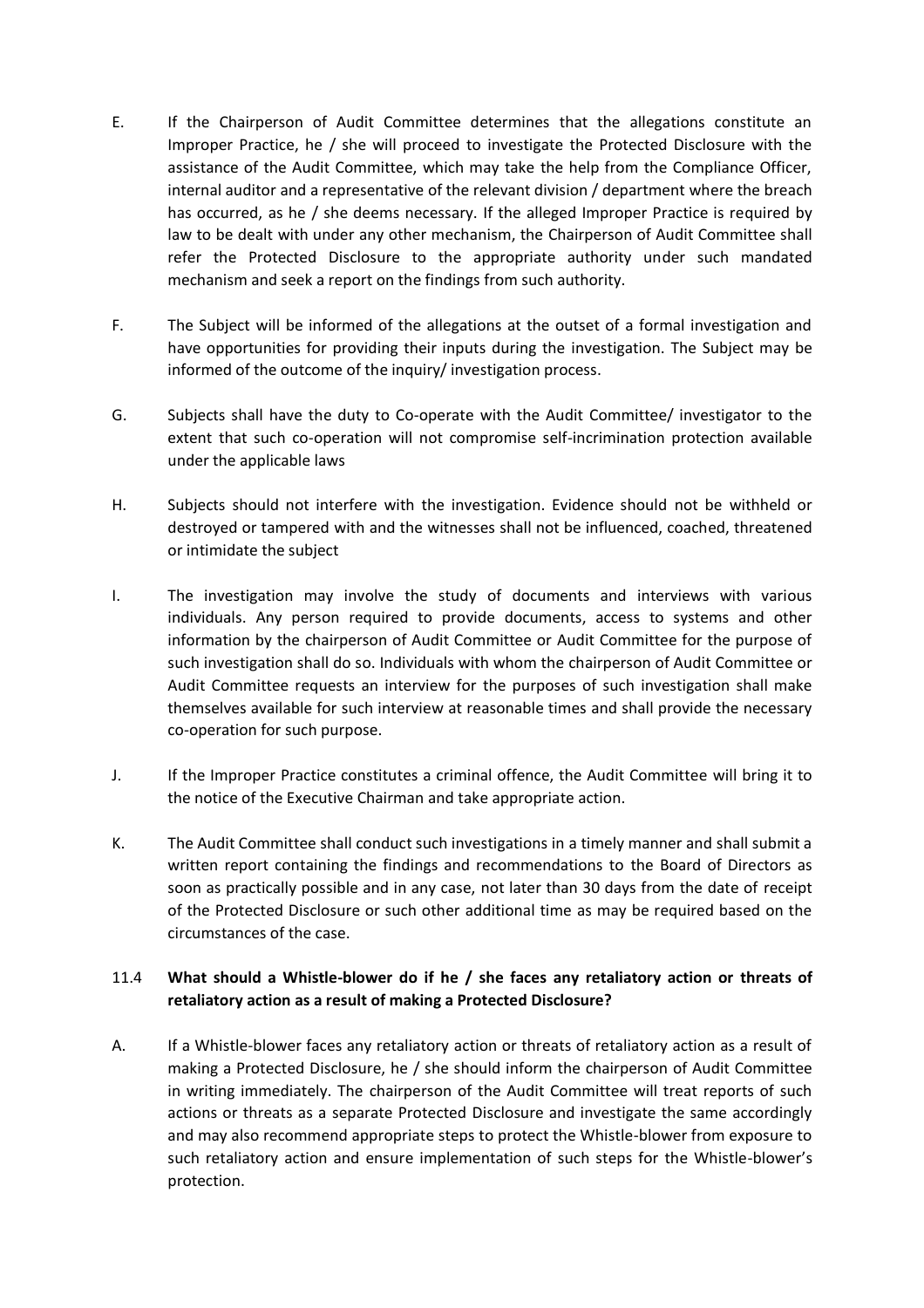- 11.5 Anonymous emails shall not be entertained.
- 11.6 The Fact Finder must comprise of Managerial Personnel at least two grades higher than the employee(s) against whom the complaint has been raised and not have any reporting relationship, either primary or secondary, with the latter.
- 11.7 Under circumstances after or during investigation, if the Whistle-blower has reasons to believe that he/she has been subject to any form of discrimination, retaliation or harassment for having reported the alleged wrongful conduct, the whistle blower must immediately bring it to the notice of the Chairperson of the Audit Committee and/ or the Compliance Officer.
- 11.8 Harassment, victimization of the Whistle-blower or the adoption of any other unfair employment practice towards the Whistle-blower will not be tolerated and could constitute sufficient grounds for dismissal of the concerned employee.

## **12. INVESTIGATION**

- 12.1 All protected disclosures received by the Chairperson of the Audit Committee will be promptly and thoroughly investigated. All information disclosed during the course the investigation will remain confidential, except as necessary to conduct the investigation and take any remedial action, in accordance with applicable laws.
- 12.2 In case of protected disclosure concerning any leak of unpublished price sensitive information, the procedure to be followed for investigation thereof will be as per the Policy on Procedure and Inquiry in case of Leak of Unpublished Price Sensitive Information as annexed in the Code of Conduct for Prohibition of Insider Trading of the Company.
- 12.3 The decision of the Chairperson of the Audit Committee to investigate, by itself, is not an accusation and is to be treated as a neutral fact-finding process. Also, the outcome of such investigative action need not conclusively support the Whistle blower's complaint than a wrongful act was actually committed. The employee/s against whom the complaint has been made shall be informed of the allegations and provided opportunities to present facts and other information to defend his/ her/ their case, subject to legal constraints.
- 12.4 The Chairperson of the Audit Committee will make a detailed written record of the Protected Disclosure which will include the following –
- A. Facts of the matter
- B. Whether the same Protected Disclosure was raised previously by anyone and if so, the outcome thereof.
- C. Whether the financial / otherwise loss which has been incurred / would have been incurred by the Company.
- D. Findings of the investigation carried out by the Fact Finder/ Chairperson of the Audit Committee
- E. Recommendations of the Chairperson of the Audit Committee.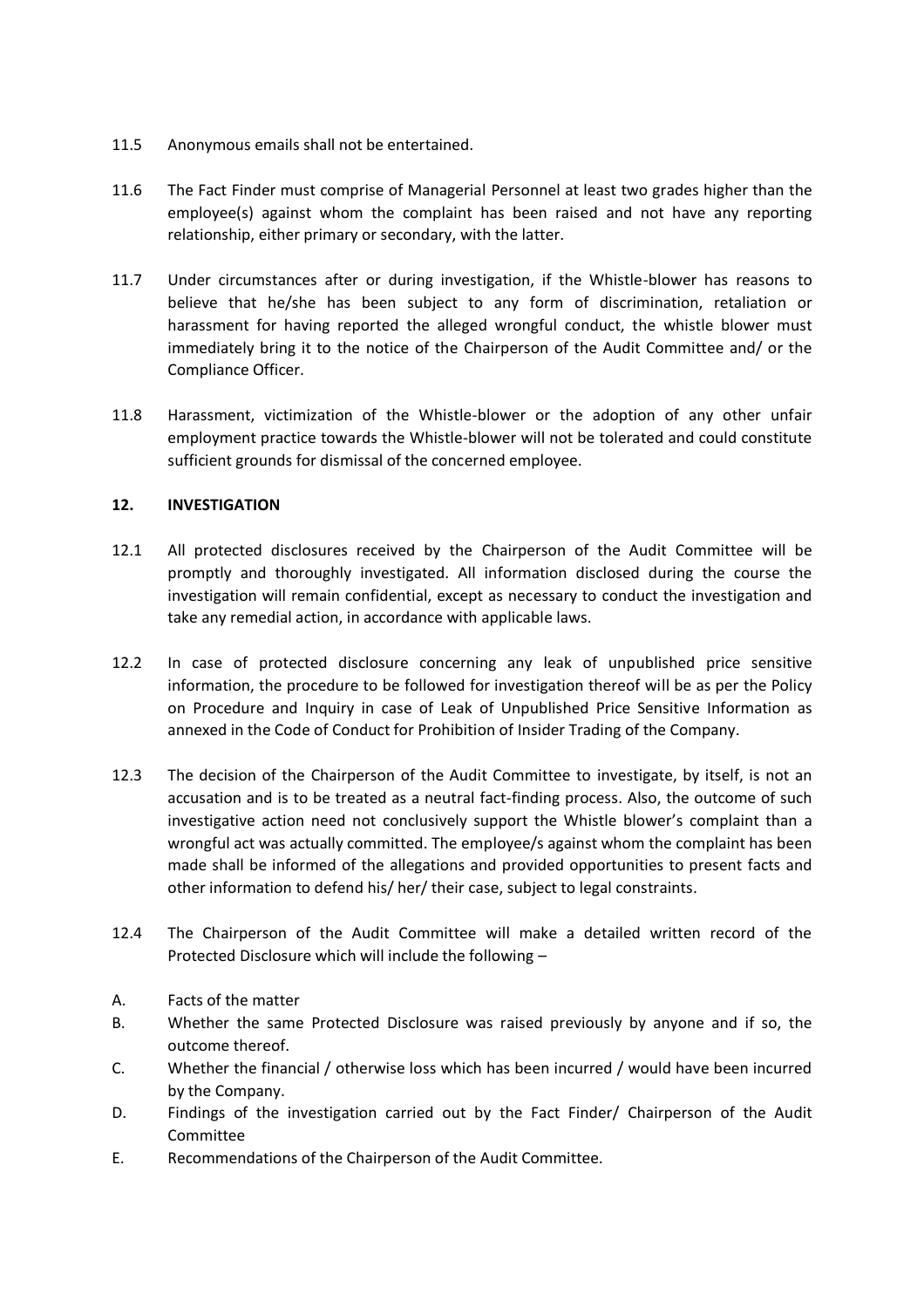- 12.5 All directors, employees and managers have a duty to cooperate in the proceedings of the investigation of a complaint. If the employees fail to cooperate or deliberately provide false information during an investigation, they will be subject to disciplinary action, including termination of services from the Company.
- 12.6 Everyone working for or with the Company has a responsibility to cooperate in the investigation of reports of violations. Company will have access to all property in the investigation i.e. Company Laptop, Mobile Phone (Company provided / Personal). Failure to cooperate in an investigation, or deliberately providing false information during an investigation, may result in taking disciplinary action, which can also include termination from the employment.

## **13. DOCUMENTATION & RETENTION**

- 13.1 The Fact Finder / Chairperson of the Audit Committee shall have a right to call for any information/document and examination of any employee of the Company or other person(s), as they may deem appropriate for the purpose of conducting investigation.
- 13.2 A report shall be prepared after completion of investigation and the Chairperson of the Audit Committee shall document the same. All discussions of the proceedings would also be documented and the final report shall be prepared subsequently. The decision of Chairperson of the Audit Committee shall be final and binding. If and when the Chairperson of the Audit Committee is satisfied that the alleged unethical & wrongful conduct existed or is in existence, then the Chairperson of the Audit Committee may-
- A. Recommend to the concerned authority to reprimand, take disciplinary action, and impose penalty / punishment when any alleged unethical & improper practice or wrongful conduct of any employee is proved.
- B. Recommend termination or suspension of any contract or arrangement or transaction vitiated by such unethical and improper practice or wrongful conduct.
- C. A quarterly status report on the total number of complaints received during the period, with summary of findings of the Audit Committee and the corrective actions taken shall be placed before the Board during meetings
- D. All documents related to reporting, investigation and enforcement pursuant to this Policy shall be kept in accordance with the Company's record retention policy and applicable law.

## **14. SECRECY/ CONFIDENTIALITY**

- 14.1 All involved in the process of investigation i.e. the Whistle-blower, Subject, the Compliance Officer, the Audit Committee, or Chairperson of the Audit Committee shall-
- A. Maintain complete confidentiality / secrecy in the matter;
- B. Not discuss the matter in any informal / social gatherings / meetings;
- C. Discuss only to the extent or with the persons required for the purpose of completing the process and investigations;